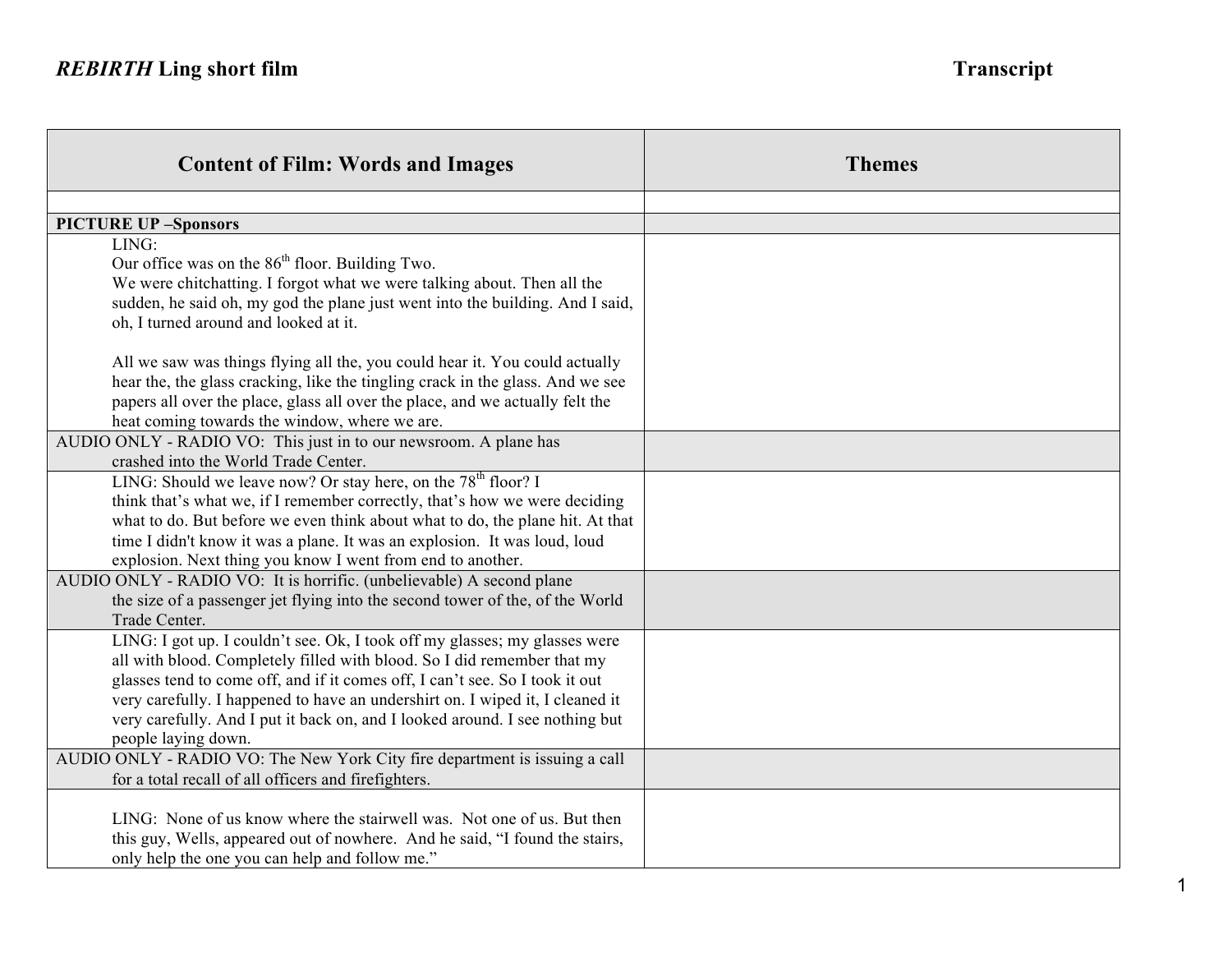$\Gamma$ 

| When we got to the $40^{\text{th}}$ , it was wall-to-wall with firemen there.                                           |  |
|-------------------------------------------------------------------------------------------------------------------------|--|
| AUDIO ONLY - RADIO VO: A situation that started bad just gets worse<br>and worse and worse.                             |  |
| LING: So we walked down this long, long corridor. I mean, long,                                                         |  |
| very, very long. Got into the elevator. And they were waiting for people.                                               |  |
| They wasn't going down. Says are we waiting for more? I said, wait. I say,                                              |  |
| there's nobody coming down.                                                                                             |  |
| AUDIO ONLY-RADIO VO: The FBI is looking into reports that a plane was                                                   |  |
| hijacked and there are indications that it may have been a Boeing 767 out of<br>Boston.                                 |  |
| LING: We walk and walk and walk and then we saw Vessey St, the                                                          |  |
| entrance. It's bright, it's bright, like today. And he said you know what,                                              |  |
| let's go outside to EMS.                                                                                                |  |
| AUDIO ONLY - WOMAN VO: Oh, my god, the building fell. Oh, my god.                                                       |  |
| The building just fell. The entire World Trade Center on the, the south                                                 |  |
| building just fell.                                                                                                     |  |
| LING: We saw the tail end of it. That's what we did. 'Cause he                                                          |  |
| opens the back door. And Mary and I look at each other. We were like                                                    |  |
| stunned. We didn't know what to say to each other. I think we, the only                                                 |  |
| thing we said to each other, oh, my god. We were lucky.                                                                 |  |
| MUSIC INTERLUDE - VIDEO MONTAGE, GROUND ZERO                                                                            |  |
| LING: I did not know that I was hurt at all. I did not know I was bleeding                                              |  |
| from my head. I did not know I was burned. I didn't feel it. I said, oh, no                                             |  |
| big deal, you know? Even laying in the hospital bed, I said ok. I'm still                                               |  |
| planning my vacation. It's a great trip, I was gonna take my kid back to                                                |  |
| where I came from, China.                                                                                               |  |
|                                                                                                                         |  |
| You know, you get burned, how you cook you get burned, you get out. Not                                                 |  |
| knowing I got second, third degree burns all over the place.<br>FIRST YEAR MUSIC INTERLUDE B ROLL/ SHOTS OF GROUND ZERO |  |
| LING: I used to plan a year ahead. Half a year ahead. You never gonna see                                               |  |
| me do that again.                                                                                                       |  |
| Every time I thought something was doing Ok, and something else                                                         |  |
| happened. It never fails on me. Even that this hand was doing Ok, I went for                                            |  |
| a clinic appointment, next thing I'm end up in the hospital for like a week,                                            |  |
| 'cause they don't know what the hell's, they don't know what's wrong with                                               |  |
| me. I had like a blotch all over the place.                                                                             |  |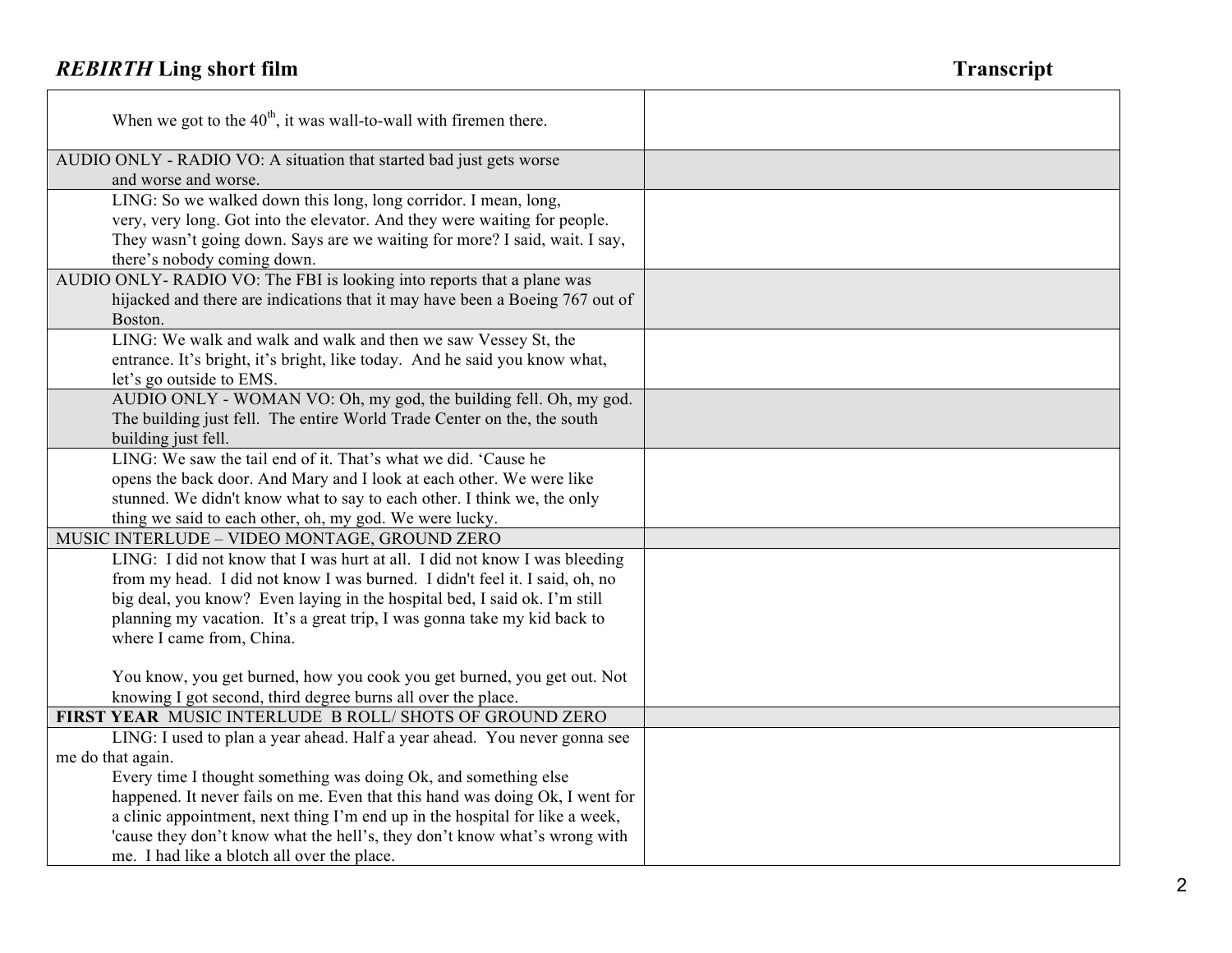П

|                   | So he thought it was infection, it might be fungus. They had me on<br>antibiotic for almost a week. I'm still having surgery done; I'm still<br>probably have reconstruction done. I'll probably have another skin graft, he<br>had to reduce all this. I don't know what's going on yet. It's like a<br>unknown to me now. I know I will have something done, but I don't know<br>what yet.<br>I used to do everything myself. [Emotional] But now all I really could do is<br>eat, sleep and sit and watch TV. Until I get my function back, there's no,<br>not much I can do.                                        |  |
|-------------------|-------------------------------------------------------------------------------------------------------------------------------------------------------------------------------------------------------------------------------------------------------------------------------------------------------------------------------------------------------------------------------------------------------------------------------------------------------------------------------------------------------------------------------------------------------------------------------------------------------------------------|--|
|                   | And I hoping this surgery will do the trick. But who knows. So I'm keeping<br>my fingers crossed, that is. That no other complication will come up to<br>make it worse. So. I don't know.<br>I don't know what my future will be.                                                                                                                                                                                                                                                                                                                                                                                       |  |
| 2003              | <b>B ROLL</b>                                                                                                                                                                                                                                                                                                                                                                                                                                                                                                                                                                                                           |  |
| <b>B ROLL/SOT</b> |                                                                                                                                                                                                                                                                                                                                                                                                                                                                                                                                                                                                                         |  |
|                   | LING: I had my life planned so well. Before this happened, I was traveling<br>all over the place. And I said, you know what? This is what we're gonna<br>do, we're gonna travel to this place, we're gonna travel to that place. I'm<br>just planning vacations. That's with my free time when I'm home. Planning<br>vacation after vacation.<br>On the last surgery, they had, I had a blood clot. And that means my index<br>and my thumb is not moving. So I, that's the only thing I had before I went                                                                                                              |  |
|                   | through the surgery. And I lost that.                                                                                                                                                                                                                                                                                                                                                                                                                                                                                                                                                                                   |  |
|                   | So normally, burns like this it takes a year to two-year max, to mature. Now<br>I'm going into two years very soon. And mine is just still very active, 'cause<br>it's bright red. It has not changed color. And the more scarring I have, the<br>more tightening I will get, and that will limit my mobility. It's like here,<br>you see how, how big this is. This is actually pulling my hand backward,<br>and that's why I'm not straight. Ok, 'cause the scar is so tight. And this<br>hand, of course, this thing was not, it wasn't, never near that big. This got<br>four times bigger than what it used to be. |  |
|                   | It seems that the graft doesn't work on me, but why? They can't answer<br>that. None of the doctor could answer that. And that's the scary part. They                                                                                                                                                                                                                                                                                                                                                                                                                                                                   |  |

┰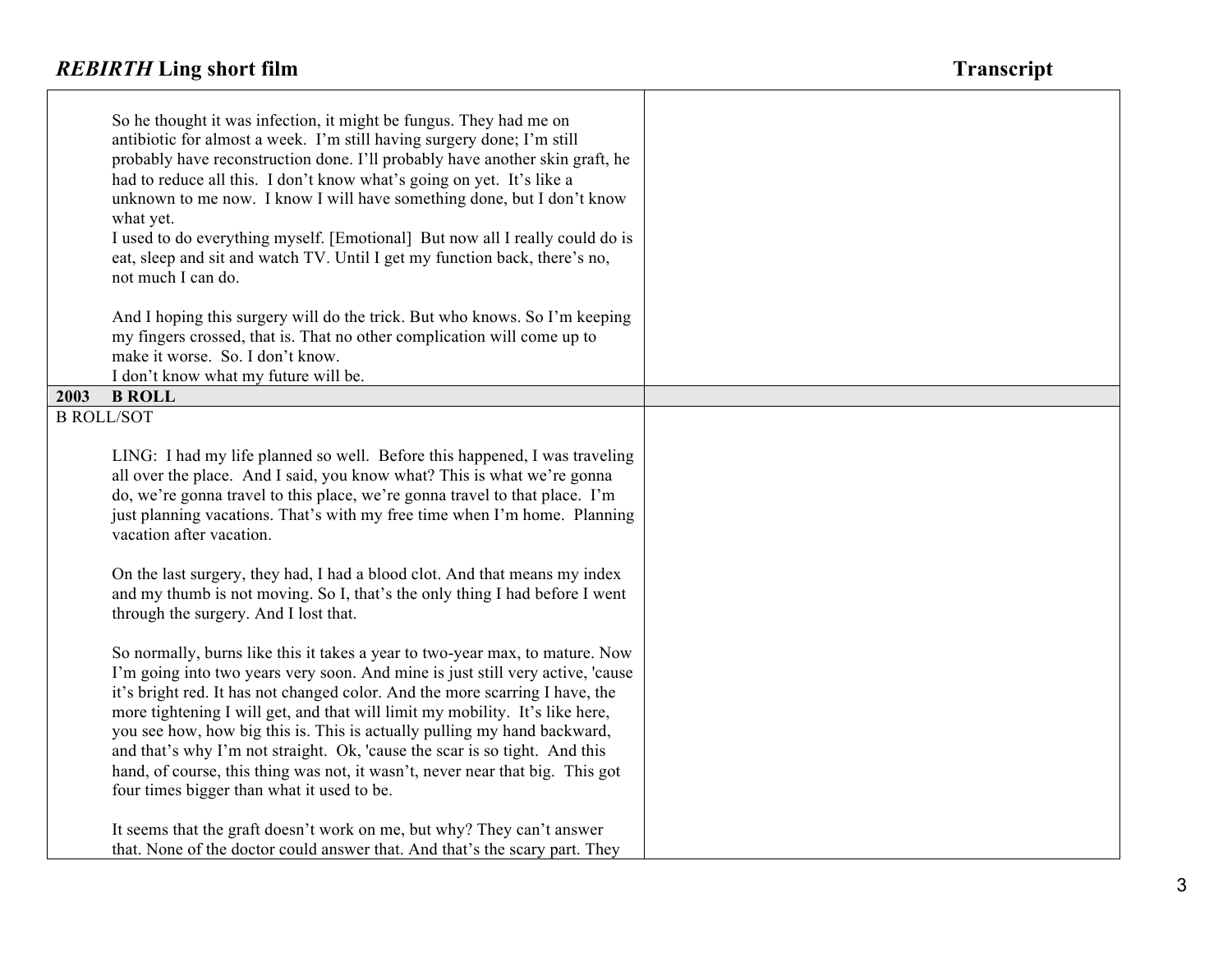|      | cannot tell me why this is happening to me.                                                                                                                                                                                                                                                                                                                                                                      |
|------|------------------------------------------------------------------------------------------------------------------------------------------------------------------------------------------------------------------------------------------------------------------------------------------------------------------------------------------------------------------------------------------------------------------|
|      | <b>B ROLL/SOT</b>                                                                                                                                                                                                                                                                                                                                                                                                |
|      | LING: It's just I have more and more therapy every day. I used to<br>only like couple of days, now I'm six days. And my whole life is like going<br>to appointments, coming back to appointment, coming home, sit down for a<br>while, and then you're so tired you don't want to do anything.                                                                                                                   |
|      | <b>B ROLL MUSIC</b>                                                                                                                                                                                                                                                                                                                                                                                              |
|      | LING: And now every time I go thru the tunnel it gives me the creeps, I<br>close my eyes. It gives me the creeps.<br>When is it going to be the end of the tunnel?<br>When you see that light, it's okay. I get off the tunnel and I feel a sense of<br>relief.                                                                                                                                                  |
|      | I know I cannot travel, ok? I can't cook; I can't do anything that I used to<br>do. I feel useless sometime. Like what the hell am I doing? I'm sitting here<br>doing nothing.                                                                                                                                                                                                                                   |
|      | <b>B ROLL/SOT:</b>                                                                                                                                                                                                                                                                                                                                                                                               |
|      | LING: So what do you do? You watch TV. How much can you<br>watch? Well, as much as you can. And it's funny - I tape Murder, She<br>Wrote. She actually somehow calm me down. It's like a little old lady<br>solving crimes. Next thing you know she knows everything. So I kind of<br>tape the whole thing (LAUGHS) and when I get to be really edgy, I just<br>turn the TV on and just sit there and watch her. |
| 2004 | <b>B ROLL Ground Zero, hospital</b>                                                                                                                                                                                                                                                                                                                                                                              |
|      | <b>B ROLL / SOT</b>                                                                                                                                                                                                                                                                                                                                                                                              |
|      | LING: So far, my surgery has not been successful. So there's no<br>answer to my, my problem. If there's any answer to my problem that I<br>would say gee, you know what? There's some hope.                                                                                                                                                                                                                      |
|      | LING SOT: And like over here, you see that this part right here? Once it,<br>once it scar like that, it's hopeless. Hopeless. Was it, it's almost like a                                                                                                                                                                                                                                                         |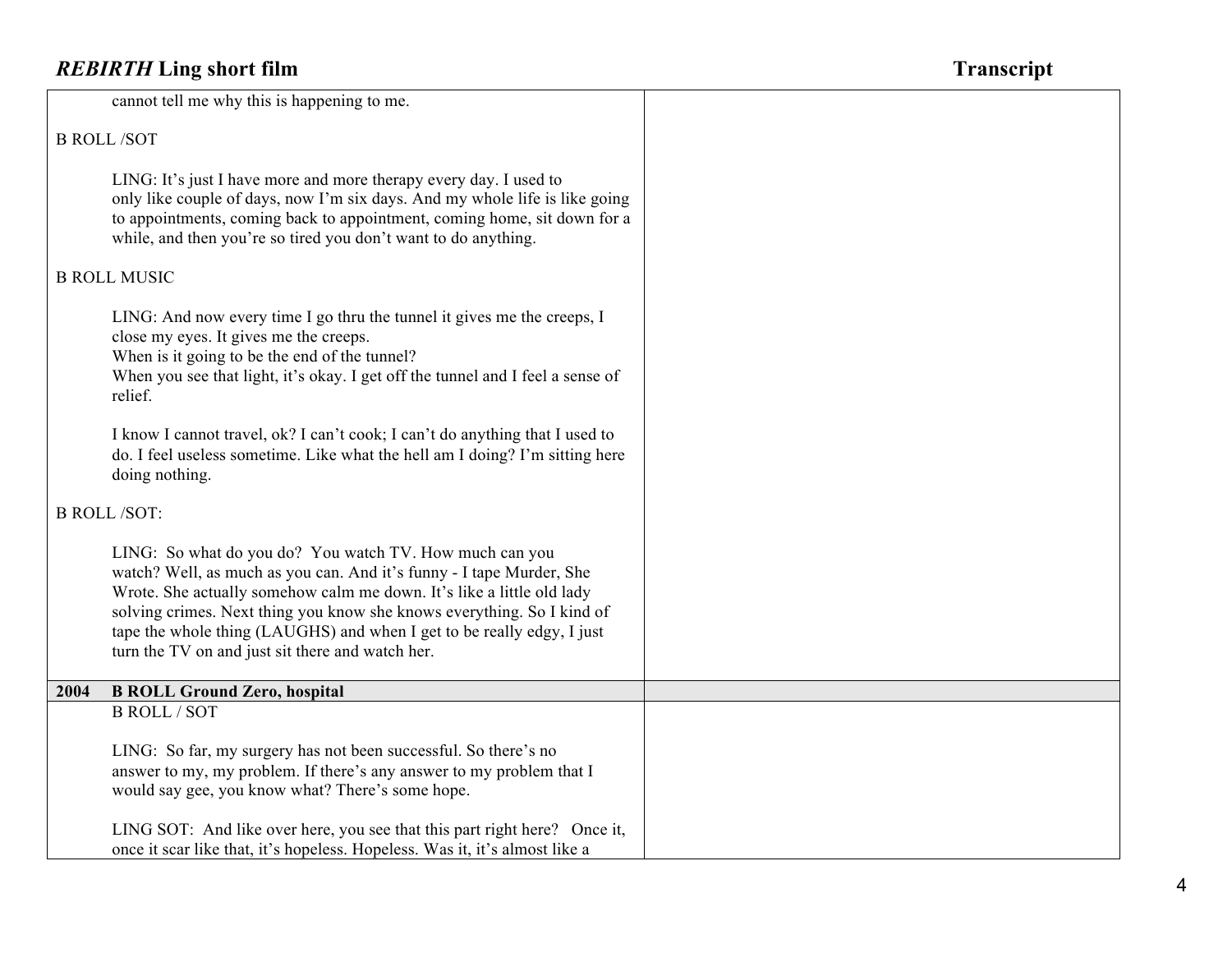| callus. You know, I'm hopeless? Not you, but I'm hopeless.                                                                                                                                                                                                                                                                                                                               |  |
|------------------------------------------------------------------------------------------------------------------------------------------------------------------------------------------------------------------------------------------------------------------------------------------------------------------------------------------------------------------------------------------|--|
| LING: I try to be as happy as possible. Well, I guess I try to cope.<br>Cope what have I got. And I can't change it.                                                                                                                                                                                                                                                                     |  |
| <b>B ROLL CONTINUES / SOT</b>                                                                                                                                                                                                                                                                                                                                                            |  |
| MAN SOT: Ok.                                                                                                                                                                                                                                                                                                                                                                             |  |
| LING: I think our biggest problem, all of us that got hurt in 9-11,<br>they do give the families support. But it's just very difficult for them to<br>understand. I mean, my husband, he think I'm still the same person, but<br>I'm not the same. Even though you say I feel, I know how you feel,<br>blahblahblah, all these other things.<br>But not really. 'Cause you're not there. |  |
| 2005 MUSIC INTERLUDE / B ROLL SOT MONTAGE                                                                                                                                                                                                                                                                                                                                                |  |
| B ROLL / SOT (daughter's graduation)<br>LING: Since the last year or so, I have so many surgery which did a lot of<br>good. Still not perfect, but still I can move it. Before this surgery, my hand<br>was like this. Ok? I cannot move, I cannot stretch this out. And I cannot<br>bend my wrist. The last time he did it was he opened this up. I was getting a                       |  |
| grip.                                                                                                                                                                                                                                                                                                                                                                                    |  |
| I was very happy about it.                                                                                                                                                                                                                                                                                                                                                               |  |
| About a couple of months ago, I was holding a bottle, it slipped out of me.<br>And I said oh, that sounds weird. Then I realized I lost, I lost some of my<br>function again.                                                                                                                                                                                                            |  |
| LING SOT: Dr. Chu, long time no see.                                                                                                                                                                                                                                                                                                                                                     |  |
| DR CHU SOT: Yes, how you doing?                                                                                                                                                                                                                                                                                                                                                          |  |
| LING SOT: Actually not too bad. The pain is constant, but it's very mild. Only once<br>in awhile I get this heavy pain.                                                                                                                                                                                                                                                                  |  |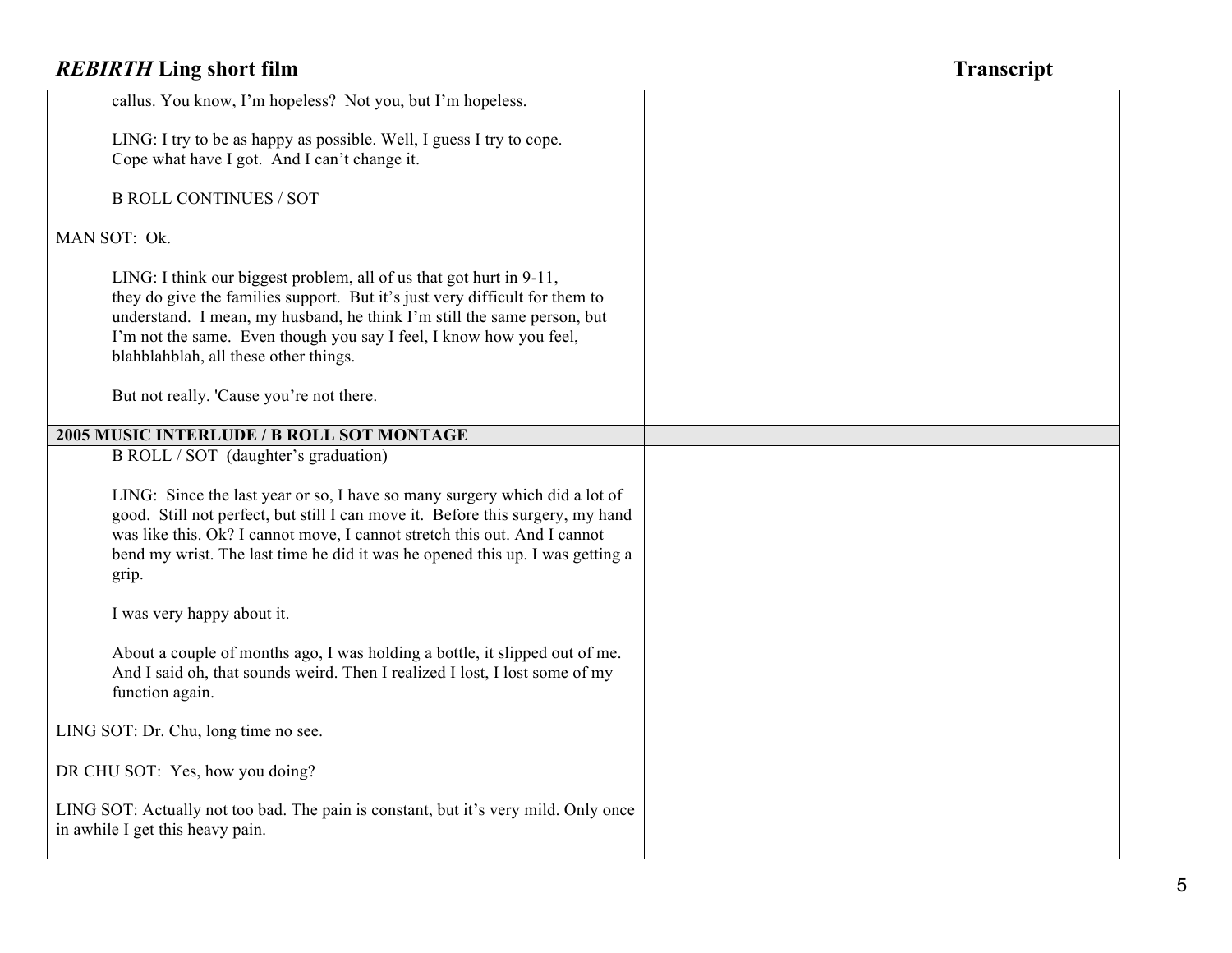| DR CHU SOT: Can you try to move that joint for me? See, even with that. So.                                                                                                                                                                                                                                                                                                                                                                                                                                                                                                                                                                                                                                                                                                                                                     |  |
|---------------------------------------------------------------------------------------------------------------------------------------------------------------------------------------------------------------------------------------------------------------------------------------------------------------------------------------------------------------------------------------------------------------------------------------------------------------------------------------------------------------------------------------------------------------------------------------------------------------------------------------------------------------------------------------------------------------------------------------------------------------------------------------------------------------------------------|--|
| LING SOT: I just want to hear good things.                                                                                                                                                                                                                                                                                                                                                                                                                                                                                                                                                                                                                                                                                                                                                                                      |  |
| DR CHU SOT: We still have a good chance in that.                                                                                                                                                                                                                                                                                                                                                                                                                                                                                                                                                                                                                                                                                                                                                                                |  |
| LING: I get very frustrated if I drop something, I can't pick it up, I get<br>frustrated. But I say, you know what? Then use the other hand.                                                                                                                                                                                                                                                                                                                                                                                                                                                                                                                                                                                                                                                                                    |  |
| DR CHU SOT: If we do the release again, the chance for you to be able to move is<br>much better now, see. Maybe we should give it a try.                                                                                                                                                                                                                                                                                                                                                                                                                                                                                                                                                                                                                                                                                        |  |
| <b>B ROLL / SOT CONTINUES</b><br>2006                                                                                                                                                                                                                                                                                                                                                                                                                                                                                                                                                                                                                                                                                                                                                                                           |  |
| <b>B ROLL / SOT LING IN HOSPITAL</b>                                                                                                                                                                                                                                                                                                                                                                                                                                                                                                                                                                                                                                                                                                                                                                                            |  |
| WOMAN SOT: Hi, welcome back.                                                                                                                                                                                                                                                                                                                                                                                                                                                                                                                                                                                                                                                                                                                                                                                                    |  |
| WOMAN SOT: Yeah, welcome back, right. (LAUGHS)                                                                                                                                                                                                                                                                                                                                                                                                                                                                                                                                                                                                                                                                                                                                                                                  |  |
| LING: In my mind, I said to myself, I give myself a last chance.                                                                                                                                                                                                                                                                                                                                                                                                                                                                                                                                                                                                                                                                                                                                                                |  |
| <b>B ROLL / SOT CONTINUES</b>                                                                                                                                                                                                                                                                                                                                                                                                                                                                                                                                                                                                                                                                                                                                                                                                   |  |
| LING: It, it's, it is a little bit better - at least now I'm like straight. Before<br>it's like, and if you really don't know that my hand's not moving, you really don't<br>know about it, ok? So I accepted the fact. I told him, I'm accepting the way as is. It<br>won't get worse, but you know what? I worry when time comes.<br>I'm not having more; I'm not having any more surgery on this hand. 'Cause<br>arthritis is gonna kill this hand, soon. But you know what? People have worse<br>condition than I am. And the, the thing that really makes me turn around is the burn<br>conference. That turned my attitude completely different. You see some of the<br>patient has been burned. And you have to say to yourself, I'm very, very lucky. So<br>since then, I look at my self at a very different attitude. |  |
| <b>B ROLL / SOT</b>                                                                                                                                                                                                                                                                                                                                                                                                                                                                                                                                                                                                                                                                                                                                                                                                             |  |
| MAN SOT: Cool.                                                                                                                                                                                                                                                                                                                                                                                                                                                                                                                                                                                                                                                                                                                                                                                                                  |  |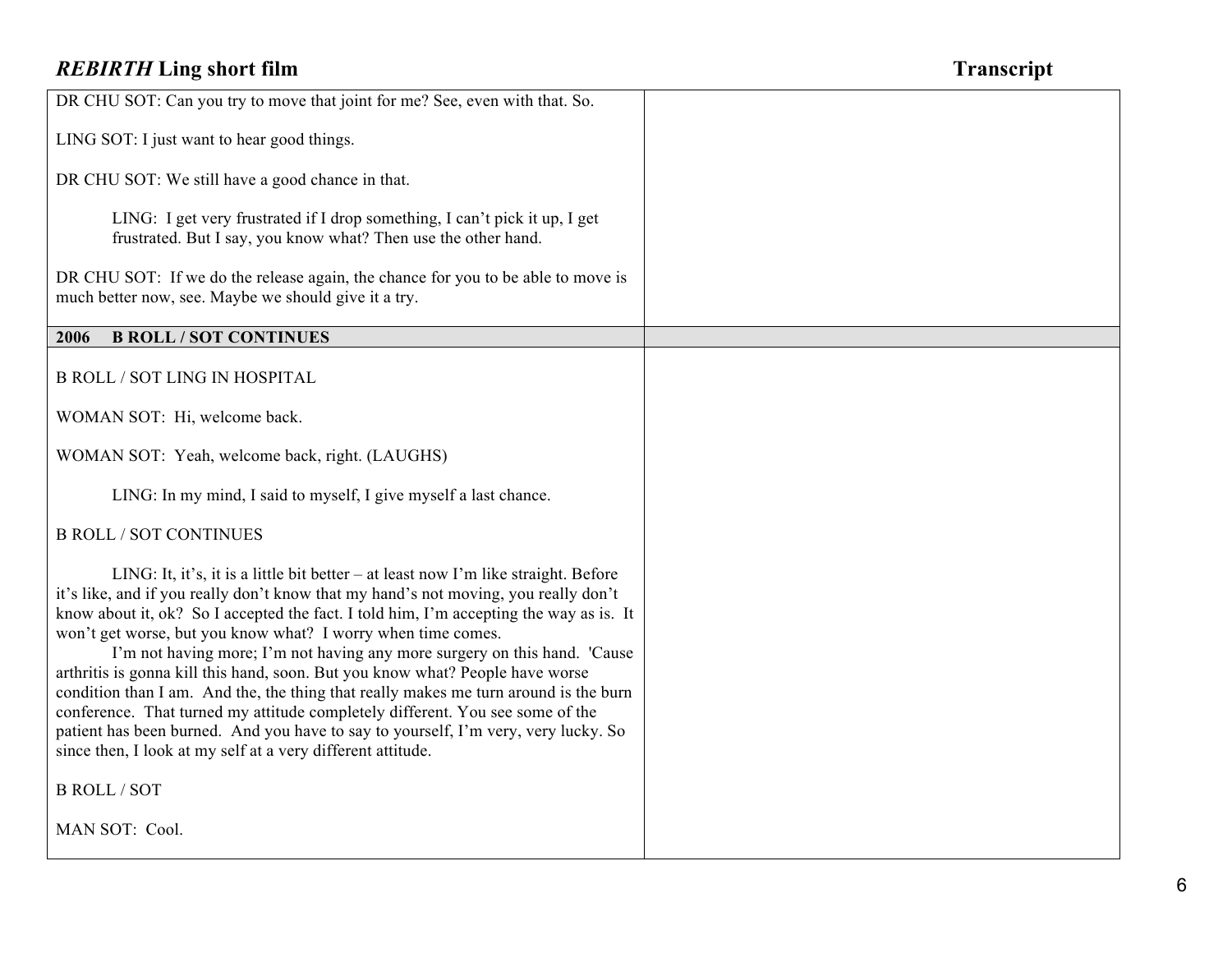| LING: I'm having another surgery in beginning of December, 'cause my                                                                                                                                                                                                                                                                                                                                                                                                                                                                                                                                                                                                                         |  |
|----------------------------------------------------------------------------------------------------------------------------------------------------------------------------------------------------------------------------------------------------------------------------------------------------------------------------------------------------------------------------------------------------------------------------------------------------------------------------------------------------------------------------------------------------------------------------------------------------------------------------------------------------------------------------------------------|--|
| eyes<br>is pulling. This part right here. 'Cause see, when I, like I said, when I (?)                                                                                                                                                                                                                                                                                                                                                                                                                                                                                                                                                                                                        |  |
| this way, it's pulling my eyes. And it's gonna get worse. I don't want to get                                                                                                                                                                                                                                                                                                                                                                                                                                                                                                                                                                                                                |  |
| to a point that I cannot move it anymore. Affects my, if it affects my vision.                                                                                                                                                                                                                                                                                                                                                                                                                                                                                                                                                                                                               |  |
| Otherwise, I would not have it done.                                                                                                                                                                                                                                                                                                                                                                                                                                                                                                                                                                                                                                                         |  |
| <b>B ROLL / SOT LING</b>                                                                                                                                                                                                                                                                                                                                                                                                                                                                                                                                                                                                                                                                     |  |
| LING: (LAUGHS) They gave me a face-lift for free. (LAUGHS) That's the<br>only thing I can laugh about, you know what I mean? What else can you<br>do? But you know, a little bit at a time.                                                                                                                                                                                                                                                                                                                                                                                                                                                                                                  |  |
| <b>B ROLL</b><br>2007                                                                                                                                                                                                                                                                                                                                                                                                                                                                                                                                                                                                                                                                        |  |
| LING: I think my next one is scheduled for February. But at least maybe I'll<br>have a couple of years of freedom. If it goes back, I say, oh, well, I'll be 60.<br>I said, it'll be ok (LAUGHS) If I can't turn it's all right. Sixty? Listen, I'm<br>old enough, you turn around and come over here (LAUGHS).                                                                                                                                                                                                                                                                                                                                                                              |  |
| LING SOT: Hi, she's all mine. You got to go show off. Like, there she is<br>(LAUGHS).                                                                                                                                                                                                                                                                                                                                                                                                                                                                                                                                                                                                        |  |
| <b>B ROLL / SOT - LING</b>                                                                                                                                                                                                                                                                                                                                                                                                                                                                                                                                                                                                                                                                   |  |
| LING: When I told him I wasn't doing any more surgery, he's kind of like,<br>well, you're not done. I said, guess what? I'm done. It's enough. It's over<br>40, and I've been in the hospital what, for the last almost 8 years? So when<br>I said, oh, gee, I don't have to go through this anymore, it feels good. It just<br>feels good, and then if, I say if you look at me this way, you don't know I<br>got burned, anyway. So that's as good enough (LAUGHS). So when I take<br>pictures, say, ok, everybody, stand this side, 'cause this is the way I'm<br>gonna face (LAUGHS).<br>I say, this is my good side, ok? That's how I do things. You got to make the<br>best out of it. |  |
| MUSIC UP / B ROLL CONTINUES                                                                                                                                                                                                                                                                                                                                                                                                                                                                                                                                                                                                                                                                  |  |
| LING SOT: I remember you. Yeah, I know, they did a lot on me, though. How you<br>doing?                                                                                                                                                                                                                                                                                                                                                                                                                                                                                                                                                                                                      |  |